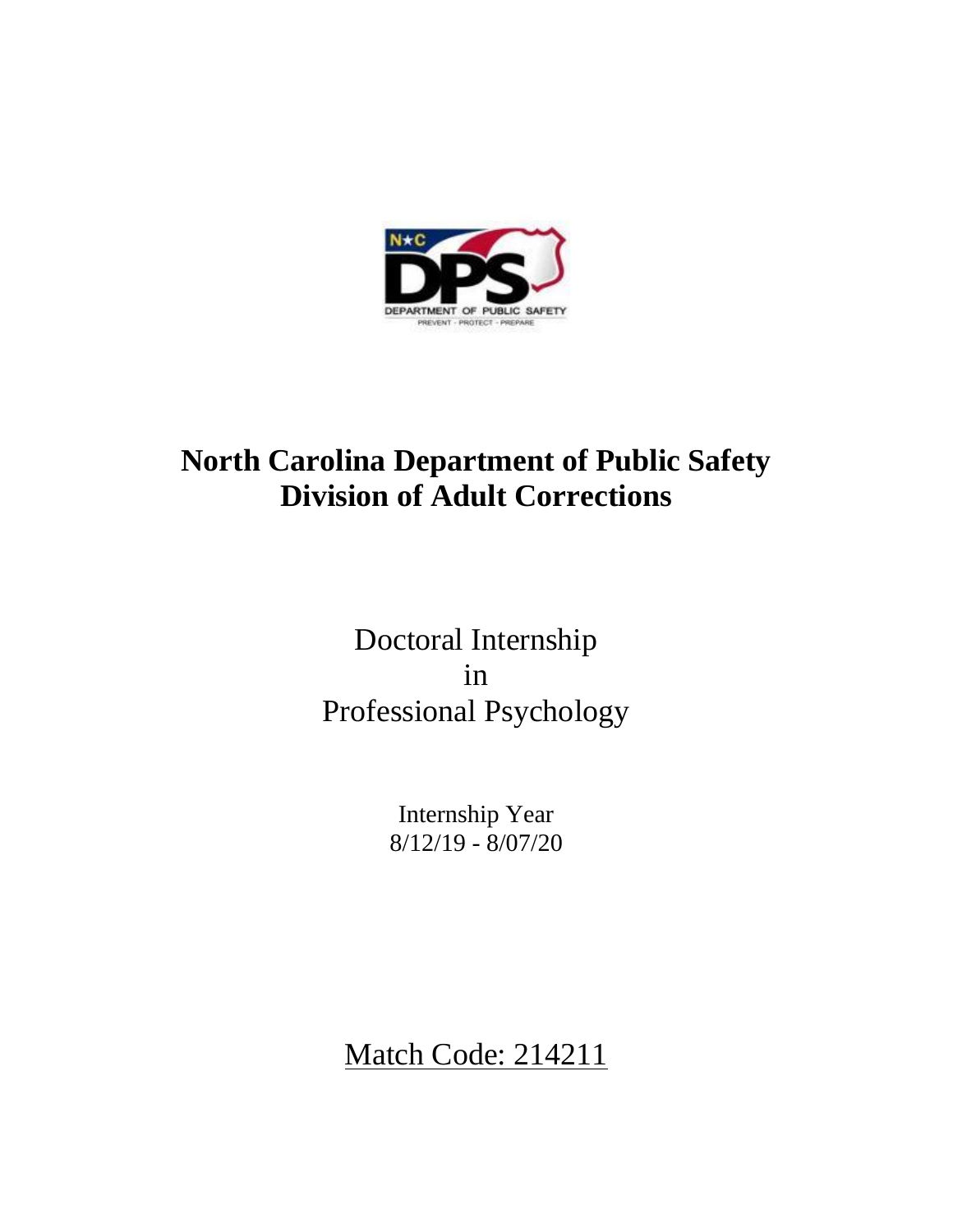# **Philosophy and Model of Training**

The NC DPS Doctoral Internship in Professional Psychology espouses a philosophy and model of training that places the intern into the role of a **practitioner-scholar** who is trained to develop experiential skills within a scholarly framework. The internship program strives to reinforce the dynamic interchange between practice and scholarship. The substantive area of professional psychology represented is that of applied psychology in the criminal-justice system. Correctional settings operate within a legal and political landscape in which psychology professionals are frequently called upon to account for their methods and procedures. Psychology staff must and do value the importance of remaining current in empirical and scientific knowledge relevant to this setting with its attending psycho-legal issues. Interns have already received extensive training in graduate school in the empirical and theoretical bases of applied psychological procedures. Part of the goal of the internship is for interns to see how these bases are applied in this setting. Our goal is to prepare the intern to deliver psychological services that account for the individual, cultural, socioeconomic, and societal considerations of a target population of underserved clients with a broad range of mental health needs. This goal is consistent with the Mission Statement of the North Carolina Department of Public Safety (DPS) that states:

"The mission of the North Carolina Department of Public Safety is to promote public safety by the administration of a fair and humane system which provides reasonable opportunities for adjudicated offenders to develop progressively responsible behavior."

The professional psychologists within DPS fulfill the above stated missions by providing legally mandated healthcare services to those clients who are in need of mental health and offenserelated treatment.

#### *Sequential Professional Development*

Consistent with the interns' development from students to practitioner-scholars, the internship program assists them in gaining the experience and skills needed to achieve the proficiency needed for entry into the professional practice of psychology. The interns are provided an opportunity to test their skills and refine their theoretical orientation within a supervised training environment while developing their own professional identity. Initially, training is intended to have them observe and model professional behavior. Then as the year progresses, they are afforded increasing degrees of autonomy as their decision-making skills and levels of professional comfort increase.

#### *Ethics*

Since sound ethical reasoning is a complex skill within the provision of services to clients within the criminal-justice system, the internship provides exposure to a variety of psycho-legal issues, such as privacy, federal and state laws related to treatment of clients, specific laws related to sexual offending, duty to warn, confidentiality of Protected Health Information, competency, and right to treatment. Interns will be challenged to balance the clients' right to privacy with the correctional organizations' need to know about dangerous behavior. Interns are presented with opportunities to learn more about court testimony, the psychologist as expert witness, and how to provide useful professional testimony. Interns become familiar with the laws of the State of North Carolina and the Mental Health Statutes as they relate to appropriate treatment, confidentiality, and involuntary commitment. The correctional setting is a microcosm of the issues found in contemporary professional practice.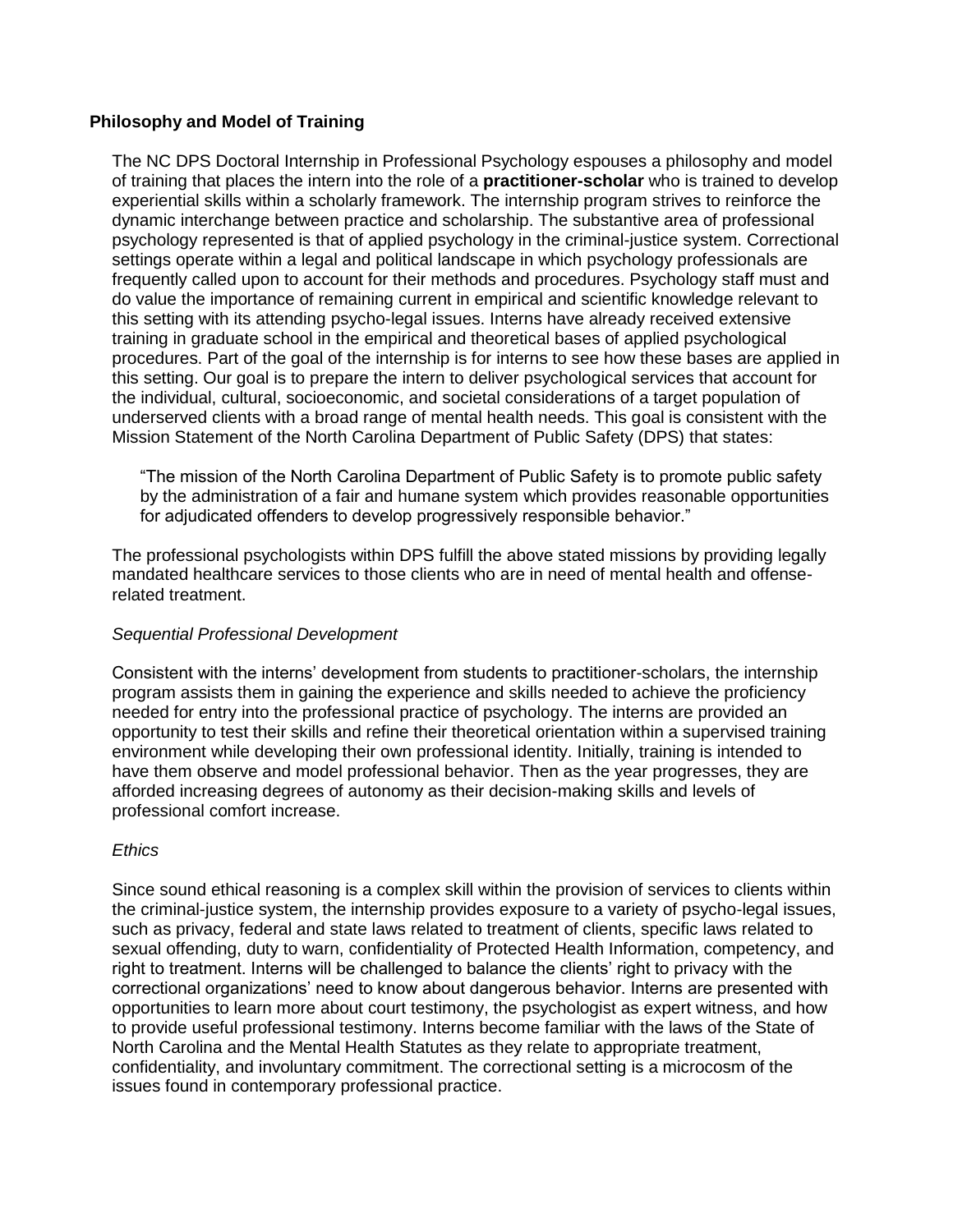#### **Scholarly Seminars**

The NC DPS Doctoral Internship in Professional Psychology provides a scholarly course of weekly, didactic training as scheduled by the Internship Training Director.

This training begins with an intensive orientation for the NC DPS interns that explains the role of psychologists within the corrections system as they participate in orientation required of all new employees. Then, the didactic training provides the knowledge of the skills, laws, ethical codes, professional standards, and instruments needed to work with the mentally ill in the criminal justice system. It then moves on to the psychopathology and personality disorders typically found in a mentally ill client population, such as psychoses, disruptive personality and attachment disorders. Next, it sequences through the unique clinical issues presented by this population such as co-occurring disorders and the psychopathic client. The didactic training on individual and cultural diversity includes training on minority cultures since ethnic minorities are over-represented in prisons. Interns are also trained on counseling LGBT clients, geriatric psychology, and the understanding of client religious issues in therapy, all of which are relevant to a correctional and community population. The didactic training includes a focus on the assessment and treatment of violent offenders, who make up a large portion of the prison population. The internship program also provides special topics and other conference training.

#### **Objectives and Competencies**

Within the DPS, interns are acculturated into the roles of professional psychologists who work in a public sector, correctional setting with under-served, adult patients who may often be mentally ill or in need of mental health treatment. They may be in crisis or in special populations such as sexual offenders or those dually diagnosed with addiction and mental illness. The presenting complaints, age, ethnicity, socioeconomic background, language skills, and education levels of our patients are very diverse. The internship strives to reinforce the need for professional psychologists to provide quality services to such under-served individuals and to appreciate the diversity of life experiences they represent. The roles of psychologists include interdisciplinary mental health team member, provider of direct services including assessment and intervention, consultant, supervisor, and provider of/participant in continuing professional education. Acculturation occurs in a training atmosphere of modeling, collaborative interaction and progressively autonomous practice in which the intern joins the outpatient or residential treatment team as an intern for the duration of that site rotation.

There are long-term and short-term objectives for the internship program. Completion of the internship requires 2000 hours of supervised experience (see "*Work Hours and Leave*" section below for additional information). The expected number of hours of clinical contact per week is 20. The long-term outcome expectations are that those interns who complete the internship will achieve proficiency to function autonomously in a correctional, or another professional setting. Our expectation is that they will complete their doctoral degrees, obtain professional licensure, and find appropriate employment.

Our internship is dedicated to polishing an intern's skill in Psychological Assessment since Psychologists are virtually the sole providers of this area of mental health service. To accomplish this, the intern will complete at least 4 psychological evaluations with full test batteries. A full test battery consists of adequately administered interview, objective, and/or intellectual/cognitive assessment instruments. These will be reviewed by the Site Supervisor.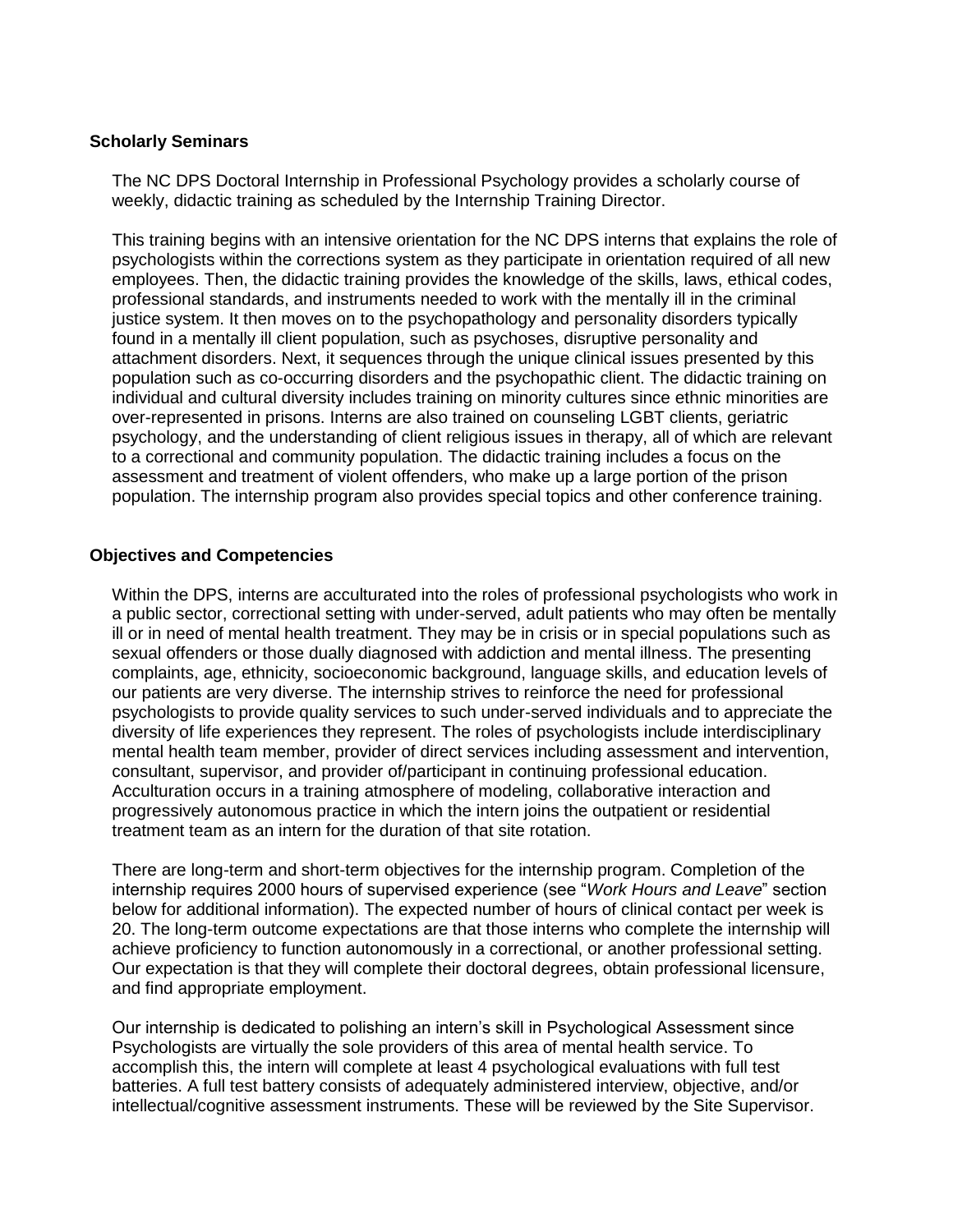The intern shall share results of the evaluation with the patient and others as indicated. Interns will evaluate a variety of patients of various ages and with various cultural backgrounds. Evaluation reports will be closely reviewed by the Site Supervisor(s) for growth and development toward proficiency in diagnostic interviewing, test administration and interpretation, formulation of a "diagnostic" description of the person, use of an appropriate DSM-5 diagnosis, and writing an integrated report that describes the salient features of the client's personality, behavior, and life.

In the short-term, we expect our interns to acquire knowledge and develop competencies within the internship year. The section that follows outlines the general competency expectations for all interns.

# **Required Profession**‐**Wide Competencies**

# **1. Research**

- a. Intern demonstrates knowledge of essential scientific basis for psychological assessment and intervention.
- b. Intern engages in program evaluation, empirical research, or program development.
- c. Intern demonstrates the use of readings or self-study to influence interventions, enhance the delivery of psychological services, and/or independently shares knowledge with other staff or relevant parties.
- d. Intern demonstrates the ability to teach or present scholarly information. The intern provides scholarly information in a clear and informative format and responds professionally to questions regarding shared information.

# **2. Ethical & Legal Standards**

- a. Intern demonstrates knowledge of the current version of the APA Ethical Principles of Psychologists and Code of Conduct.
- b. Intern demonstrates knowledge of the relevant laws, regulations, rules, policies, and professional standards & guidelines governing the practice of psychology at all levels.
- c. Intern is able to recognize ethical dilemmas and apply an ethical decision-making process for a resolution.
- d. Intern conducts her/himself in an ethical manner in all professional activities.

# 3. **Individual & Cultural Diversity**

- a. Intern demonstrates awareness of how her/his own personal and cultural history, attitudes, and biases may impact how s/he understands and interact with people different from themselves.
- b. Intern demonstrates knowledge of the current theoretical and empirical knowledge base in addressing diversity in clinical training activities.
- c. Intern considers cultural, individual, and contextual variables in her/his understanding of case formulation, psychopathology, and DSM diagnosis.
- d. Intern demonstrates ability apply relevant knowledge related to working effectively with diverse individuals and groups.
- e. Intern demonstrates ability to work with individuals whose group membership, demographic characteristic, or world-views are different from or create conflict with her/his own.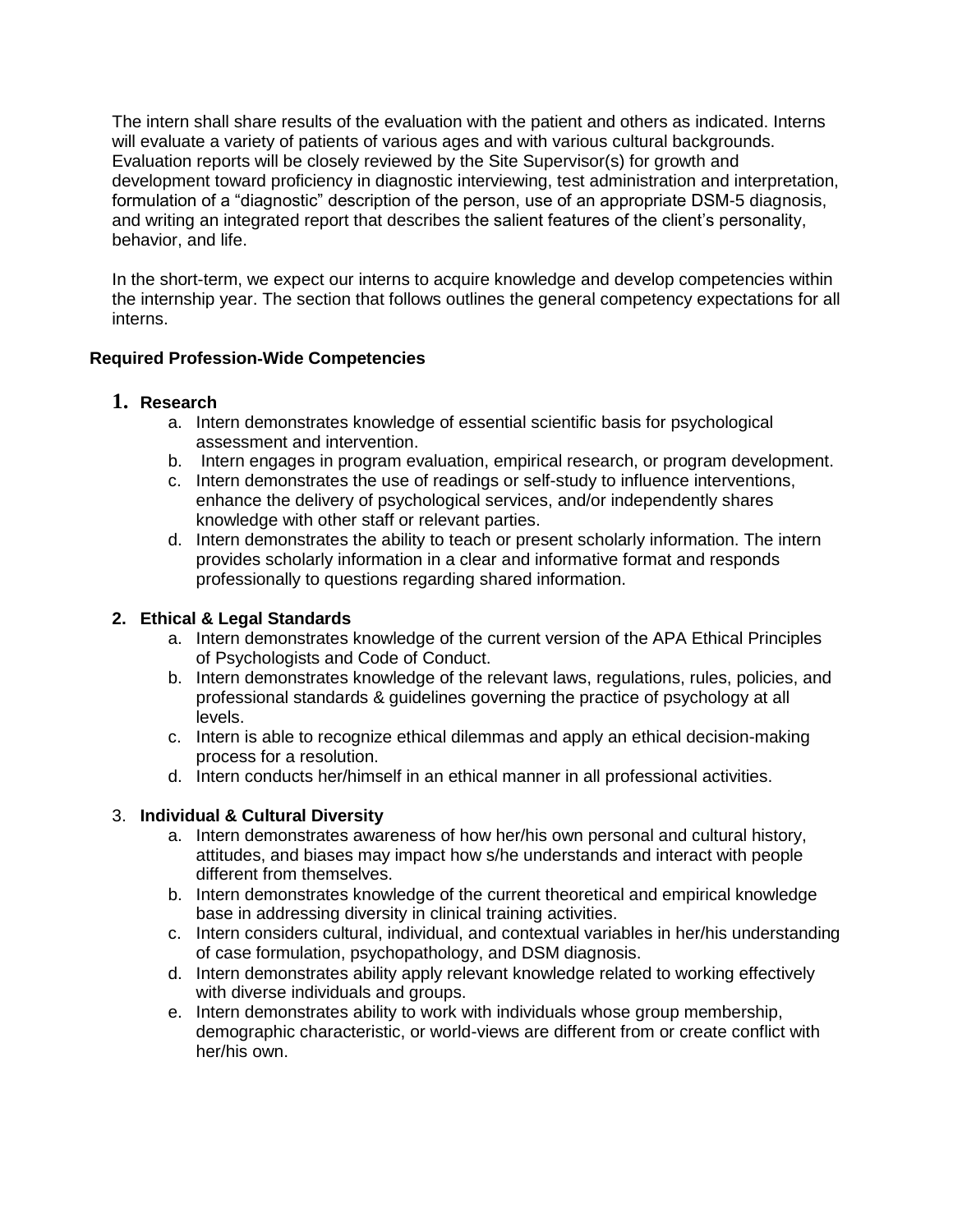# **4. Professional Values, Attitudes, & Behaviors**

- a. Intern demonstrates behaviors reflecting the values and attitudes of psychology (e.g. integrity, deportment, professionalism, accountability, lifelong learning, and concern for the welfare of others).
- b. Intern demonstrates self-reflection regarding her/his own personal and professional functioning.
- c. Intern engages in activities to maintain and improve performance, well-being, and professional effectiveness.
- d. Intern seeks out, and demonstrates openness and responsiveness to feedback and supervision.
- e. Intern responds professionally and with an appropriate level of independence in increasingly complex situations.

# **5. Communications & Interpersonal Skills**

- a. Intern develops and maintains effective relationships with a wide range of individuals, including colleagues, communities, organizations, supervisors, and clients/patients.
- b. Intern is able to communicate verbally in an appropriately clear, informed, integrated, and effective manner.
- c. Intern's written communication is appropriately clear, informed, integrated, and effective.
- d. Intern demonstrates an appropriate grasp of professional language and concepts.
- e. Intern demonstrates effective interpersonal skills and the appropriate skill in managing difficult communications.

# **6. Assessment**

- a. Intern demonstrates knowledge of diagnostic classification systems, functional and dysfunctional behaviors, including consideration of client strengths and psychopathology.
- b. Intern demonstrates awareness and understanding of human behavior within its context (e.g., family, social, societal and cultural).
- c. Intern applies knowledge of functional and dysfunctional behaviors, cultural, individual, and contextual variables to the assessment and diagnostic process.
- d. Intern selects and applies appropriate assessment methods, using multiple sources and methods appropriate to the referral question and characteristics of the client/patient.
- e. Intern demonstrates the ability to accurately administer and score psychological measures.
- f. Intern interprets assessment results accurately while guarding against decision making biases.
- g. Intern accurately and effectively communicates the findings and implications of assessments, both verbally and in writing.

# **7. Intervention**

- a. Intern establishes and maintains effective working relationships with clients/patients.
- b. Intern's case conceptualizations are informed by the relevant theoretical and empirical knowledge-base and clinical data (e.g. history, self-report, assessment measures, clinical records, etc.).
- c. Intern develops evidence-based treatment plans that address service delivery goals.
- d. Intern demonstrates ability to implement interventions that are informed by current scientific literature and assessment findings.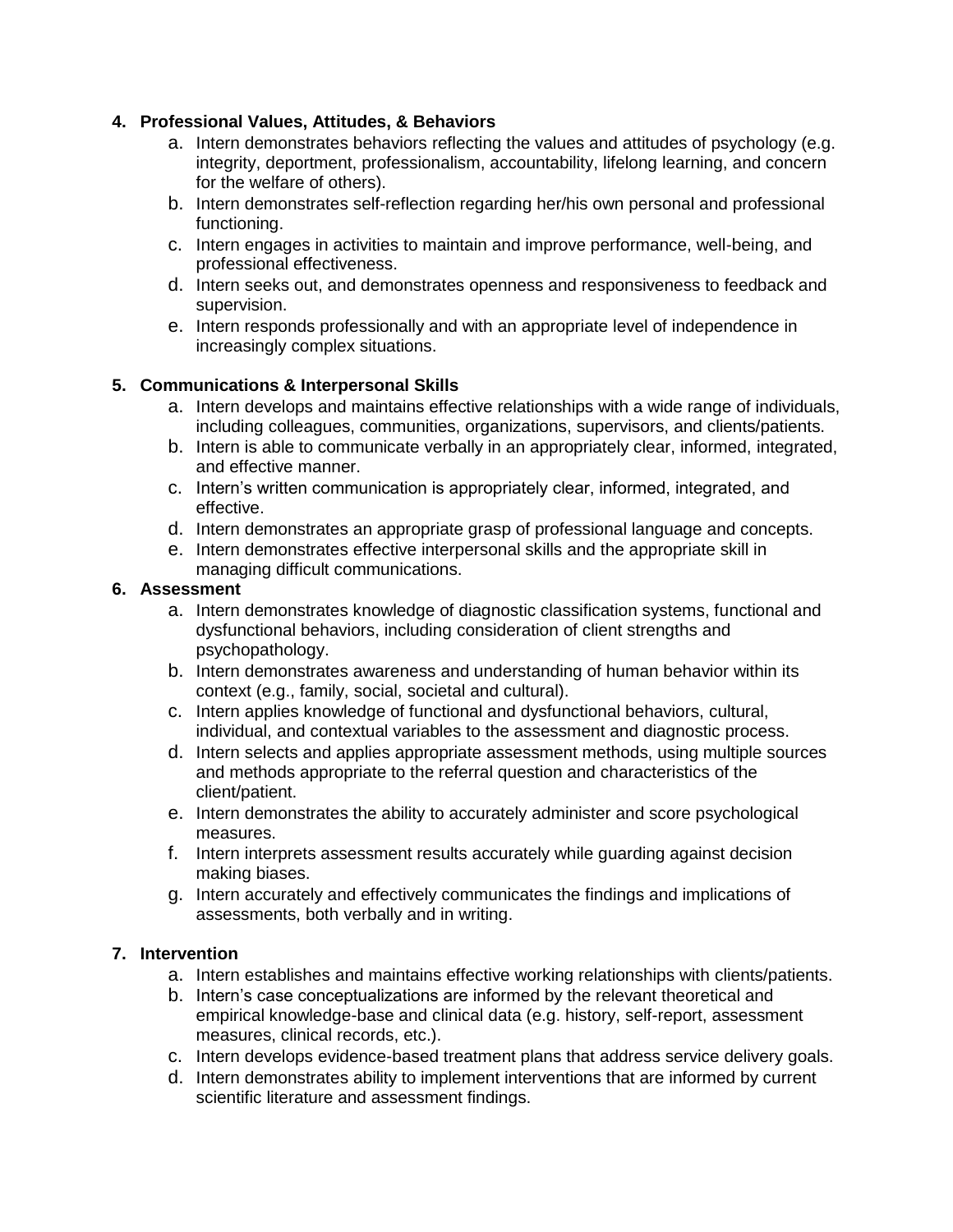- e. Intern demonstrates ability to implement interventions that are informed by the client's/patient's needs, expectations, goals, and progress, as well as cultural, individual, and contextual variables.
- f. Intern evaluates intervention effectiveness and adapts intervention goals/methods based on outcomes.

# **8. Supervision**

- a. Intern demonstrates awareness of supervision models and practices.
- b. Intern is prepared for and makes appropriate use of supervision.
- c. Intern develops and maintains positive working relationship with supervisor(s).
- d. Intern applies knowledge of supervision in direct or simulated supervisory practice with peers or other health professionals (if applicable).

# **9. Consultation & Interprofessional/Interdisciplinary Skills**

- a. Intern demonstrates understanding and respect for the roles and perspectives of other professionals.
- b. Intern demonstrates awareness of consultation models and practices.
- c. Intern makes appropriate use of consultation to increase knowledge and to improve effectiveness in provision of clinical activities.
- d. Intern provides effective consultation to individuals, groups, systems, or other health care professionals related to health and behavior (if applicable).

# **Supervision**

#### *The Internship Training Director*

The Training Director is a licensed doctoral-level psychologist who is the administrative supervisor for interns and maintains primary responsibility for the Internship Program. The Training Director is responsible for intern selection, evaluation of the Internship Program and its training goals, evaluation of each Intern's training goals in collaboration with site supervisors, and the maintenance of training records and documents. The Training Director works closely with the Site Supervisors, the Director of Behavioral Health, executive management staff, and facility administrators (i.e. Wardens or Superintendents) to ensure the planning, coordination, and implementation of the Internship Program meshes well with the operations of the facilities that represent training sites.

The Internship Training Director position is written into the job duties of the Assistant Director of Behavioral Health. The Assistant Director is under the administrative supervision of the Director of Behavioral Health.

#### *Individual Supervision*

Individual supervision is provided at a minimum of two hours per week and a total of two hours of weekly group supervision is provided for a total of four hours per week. There are two hours of didactic seminar provided weekly as well.

Providing supervision/training in the profession of psychology is a critical component of the NC DPS Doctoral Internship Program in Professional Psychology. Supervision guides the interns' professional development and enhances their philosophy and practice.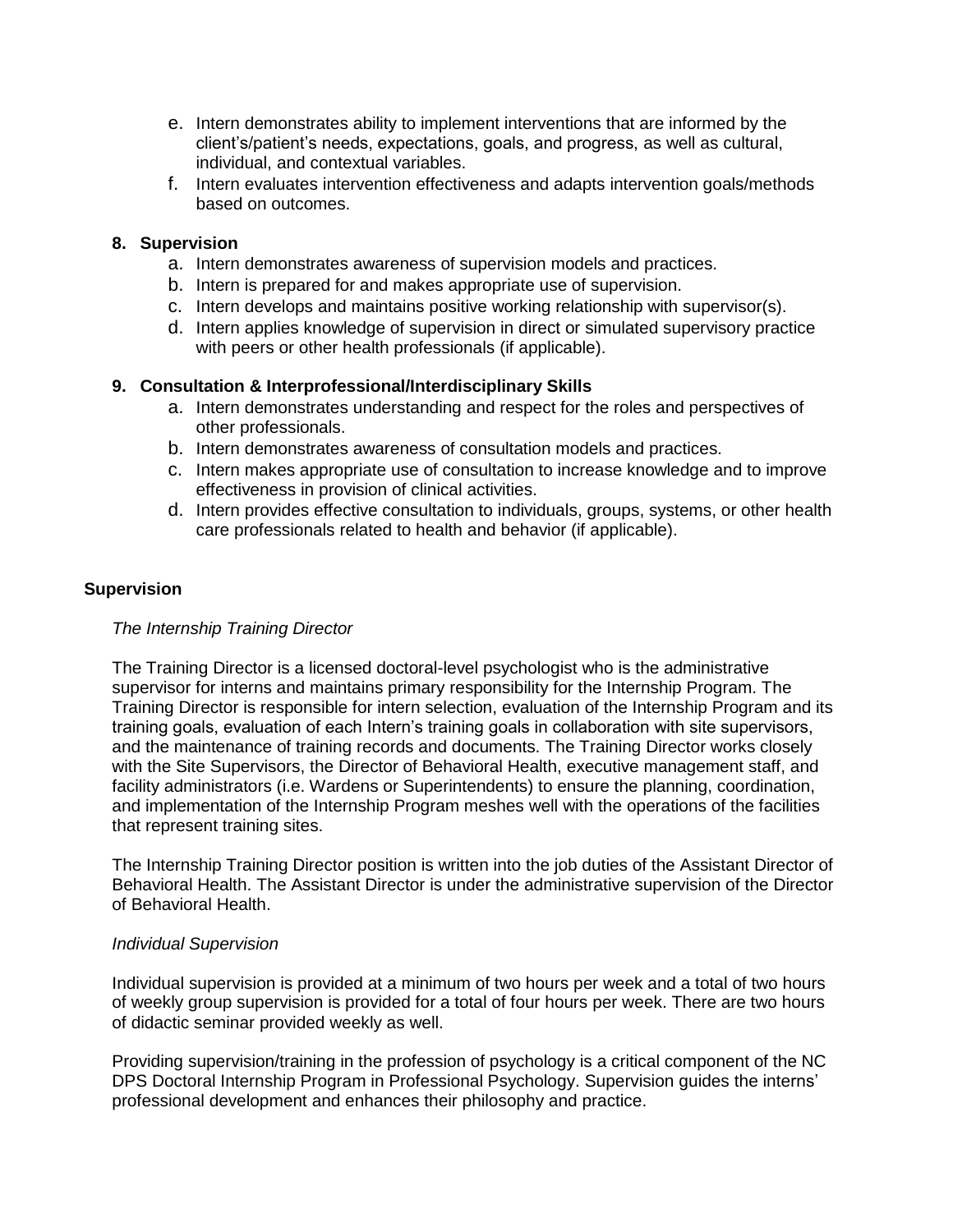## *Intern Supervision Consent Form*

Following their orientation to supervision, each supervisor will review the Intern Supervision Consent form with their intern. Each will sign and date the form. The supervisor will keep a copy, give a copy to the intern, and send a copy to the Internship Training Director.

# *Standards of Supervisory Practice*

Supervisors are ethically and legally responsible for the work and professional conduct of their intern-supervisees. Supervisors will uphold and model standards and practices consistent with the Ethical Principles of Psychologists and Code of Conduct of the American Psychological Association (2002) as well as other applicable standards (e.g., from North Carolina Psychology Practice Act; Title 21, Chapter 54 of the North Carolina Administrative Code (21 NCAC 54) as they apply to psychologists and interns. In addition, they and their intern supervisees will abide by the NC DPS's applicable work rules, codes, and directives. The intern supervisor will provide supervision within the framework of these recognized professional and ethical licensing standards and guidelines for psychologists, as well as the work rules and policies of the NC DPS. These standards include, but are not exclusive to, due process, informed consent, documentation, avoiding dual relationships, harassment, sexual exploitation or abuse, competence, consultation, confidentiality, duty to warn and program and intern evaluation.

# *Intern Supervisor Qualifications*

We are in an age in which supervisors are held vicariously and legally liable for the professional activities of their supervisees. The Tarasoff decision is a sentinel case in point, in which both the therapist and the supervisor were found negligent and liable. Therefore, it is in the best interest of the supervisor, intern, and the NC DPS that the highest quality of supervision be provided. It is therefore essential that NC DPS's supervisors uphold and model the highest ethical and practice standards from which the psychology interns may draw from in their future careers.

The intern supervisors will be North Carolina-licensed, doctoral-level psychologists in good standing and, in compliance with current licensing standards, been employed in our agency for at least 1 year and be qualified to provide the supervisory oversight in the specific areas in which they provide supervision. If an intern has a training need outside the individual supervisor's areas of competence, other arrangements must be made with additional qualified on-site psychology staff. Training records will be maintained by both the supervisor and the Training Director.

#### *Group Supervision*

Group supervision is provided by the Internship Training Director, which serves several functions. It provides weekly contact with the Training Director who can address general administrative concerns and keep a finger on the pulse of what is happening with interns and the internship process. Group supervision provides a meeting forum where interns can exchange views and experiences, and build their peer relationships. It also serves as a group experience that can foster individual growth and development.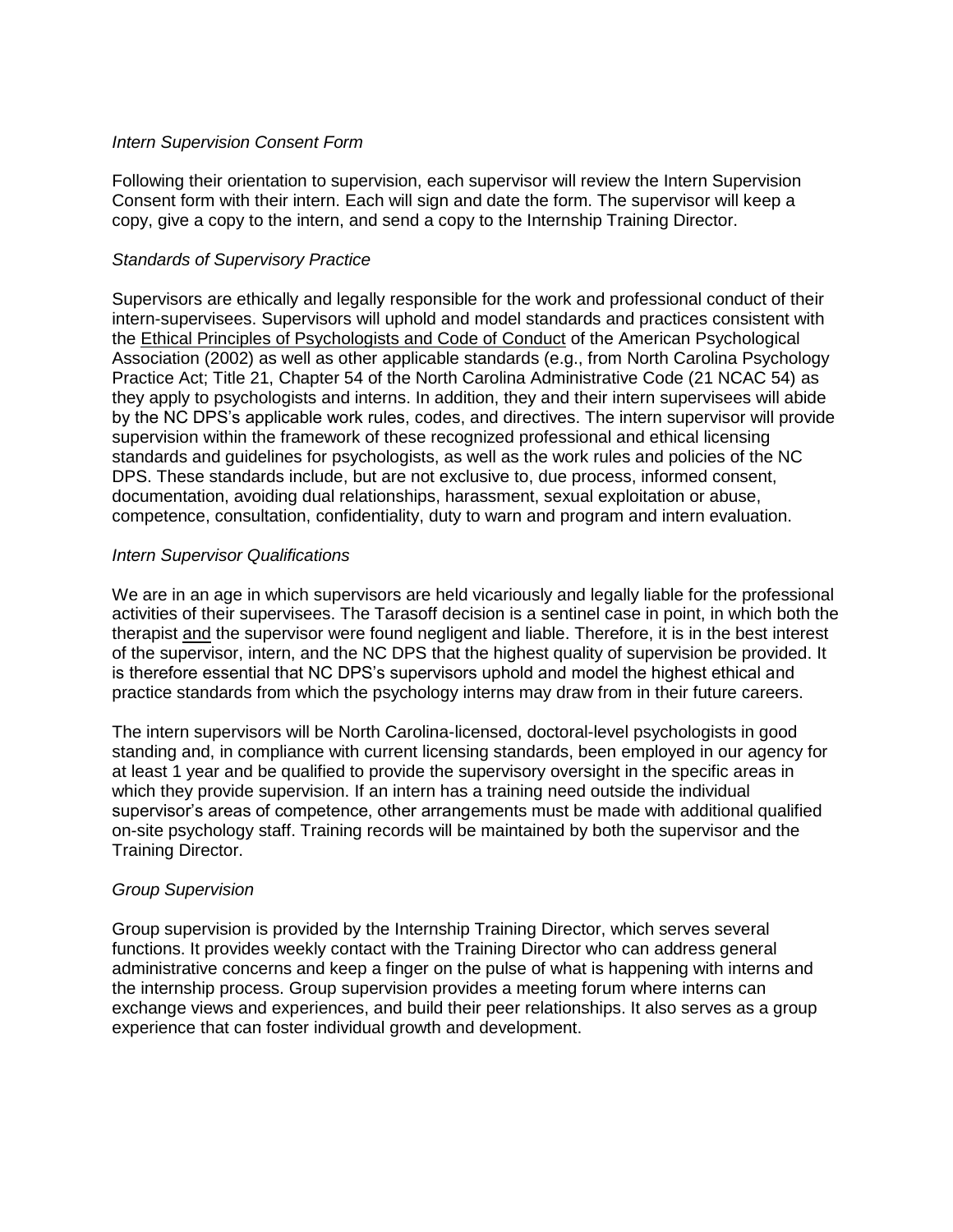#### *Site Supervisor's Responsibilities*

The Site Supervisors will be responsible for arranging orientation training for the interns at their site, including appropriate tours, administrative and staff notifications and introductions, and essential security procedures and responsibilities.

Intern placement requires the availability and access to necessary equipment, assessment instruments and reference material for the interns to meet their clinical responsibilities.

Supervisors will ensure that interns are held to the same work hour and rule standards as other NC DPS staff, and follow the appropriate department disciplinary processes should the need arise. A copy of department work rules and an explanation of the disciplinary processes will be provided to each intern during orientation.

The Site Supervisor, along with the intern, will be responsible for assessing the interns' clinical practice needs, setting their training and supervisory goals, overseeing the content and quality of their training, and ensuring compliance with professional and NC DPS standards, policies and procedures. They will design and supervise the intern's clinical experiences, taking the intern's skills and internship goals into consideration while making appropriate assessment and therapy assignments and providing organizational experiences. The supervisor must be sufficiently familiar with the intern's caseload so that intervention is possible in the event of an intern's absence or a crisis.

The intern supervisor will be responsible for providing the intern with on-site access to other Psychological Services' staff in the event of the supervisor's absence. It is not appropriate for an intern to be on-site without any available licensed staff. It should be remembered, however, that the supervisor is ultimately responsible for the intern's on-site activities.

The supervisor will be responsible for the evaluation of the intern's clinical work, progress in his/her placement and the provision of appropriate feedback to the intern, other supervisors and the Internship Training Director.

Supervisors will provide supervision in compliance with applicable professional, ethical and license practice standards. The supervisor is responsible for ensuring compliance with professional and NC DPS's standards, policies and procedures. This may include (but is not limited to) helping the intern to learn how to document explanation of the limits of confidentiality within NC DPS, obtain informed consent, obtain authorization to audio or video tape sessions for supervisory purposes, obtain releases of "Personal Health Information", gain authorization for collateral contacts, and gather assessment and diagnostic information from outside sources. These standards also include writing and explaining treatment plans, writing progress notes, assessing client progress, and consulting with health and non-health professionals, writing a termination summary, and documenting aftercare plans, should on-going services be interrupted by a change in site assignment or the offender's release into the community. The limits of confidentiality within NC DPS as well as outside NC DPS should also be made clear.

Supervisors will inform interns about the supervisor's theory of supervision, the areas of their supervisor's competence, the supervisory and evaluation process, the criteria used to evaluate the intern's performance and successful completion of their rotation. This includes information about how the intern's practices will be observed (e.g., audio, video and direct), what their responsibilities are, and the guidelines used to assess their competence. Interns will also be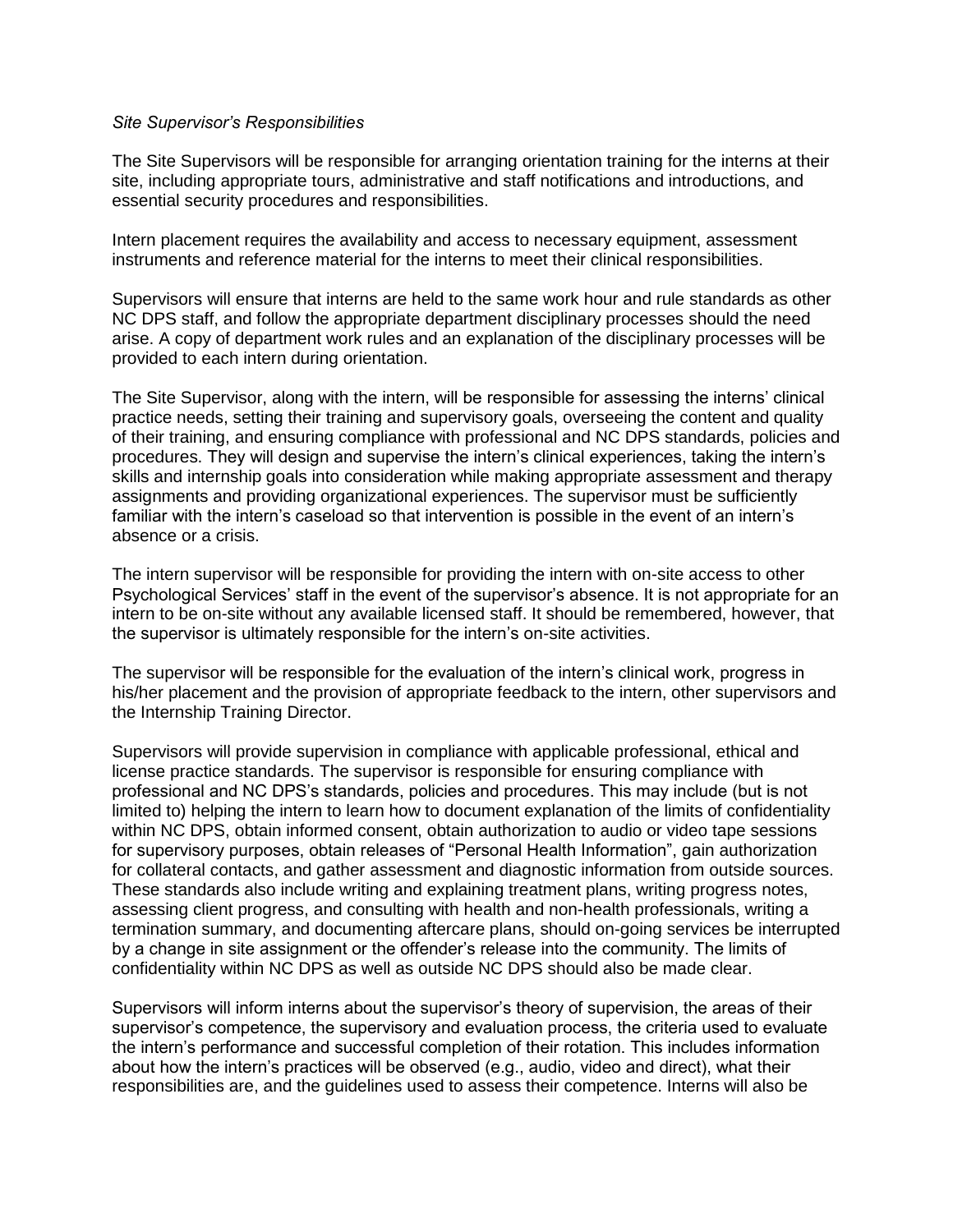provided and informed about schedules for supervision, limits of confidentiality within the supervisory process, and the due-process resolution of intern/supervisor conflicts.

The supervisor will provide each intern with sufficient information about their internship responsibilities, supervisory and evaluation processes such that the interns will not be caught unawares due to an oversight of their supervisor.

### *Supervisory Documentation*

Each intern supervisor will be responsible for maintaining systematic documentation of the intern's experiences, dates of supervisory meetings, topics discussed, supervisory direction, and feedback to the intern. Additionally, supervisory records must include notes of cases discussed, problem identification, progress, and outcomes. The On-site Supervisor is responsible for completing the *Supervisor's Evaluation of Intern* quarterly and forwarding it to the Training Director.

# **Supervisor's Evaluation of Intern**

The on-site supervisors rate the intern's at least every three months (more often if necessary) on their progress in each of the *Profession-Wide Competency* areas described above using the *Supervisor's Evaluation of Intern*.

Interns are given timely and written notification of any problems that occur as well as opportunities to discuss problems with the On-Site Supervisor and the Training Director. The *Supervisor's Evaluation of Intern* forms are reviewed face to face and signed by both the intern and the supervisor. The intern is given a copy and a signed copy is given to the Training Director.

# *Evaluation Ratings*

Interns are evaluated across each Profession-Wide Competency area in accordance with the current stage of training (i.e. beginning, intermediate, advanced), using the rating scale below:

- *4=Exemplary:* Intern's performance exceeds expectations for interns at this level of training.
- **3= Proficient:** Meets your training program's expectations for interns at this level of training. Interns are making sufficient progress to achieve proficiency by the end of the internship. The level of performance needed to meet expectations is graduated, and increases for each quarter of the internship. In this way, growth can be identified although the rating may look the same for the fourth quarter as for the first. Thus, performance that "Proficient" at the end of rating period may not warrant a rating of "Proficient" at the end of the next because expectations rise. A place for comments follows the end of each section of the evaluation form to allow the supervisor to explain the ratings and note particular strengths or difficulties. This is an ideal place for supervisors to identify areas in which interns demonstrate proficiency before the end of the internship.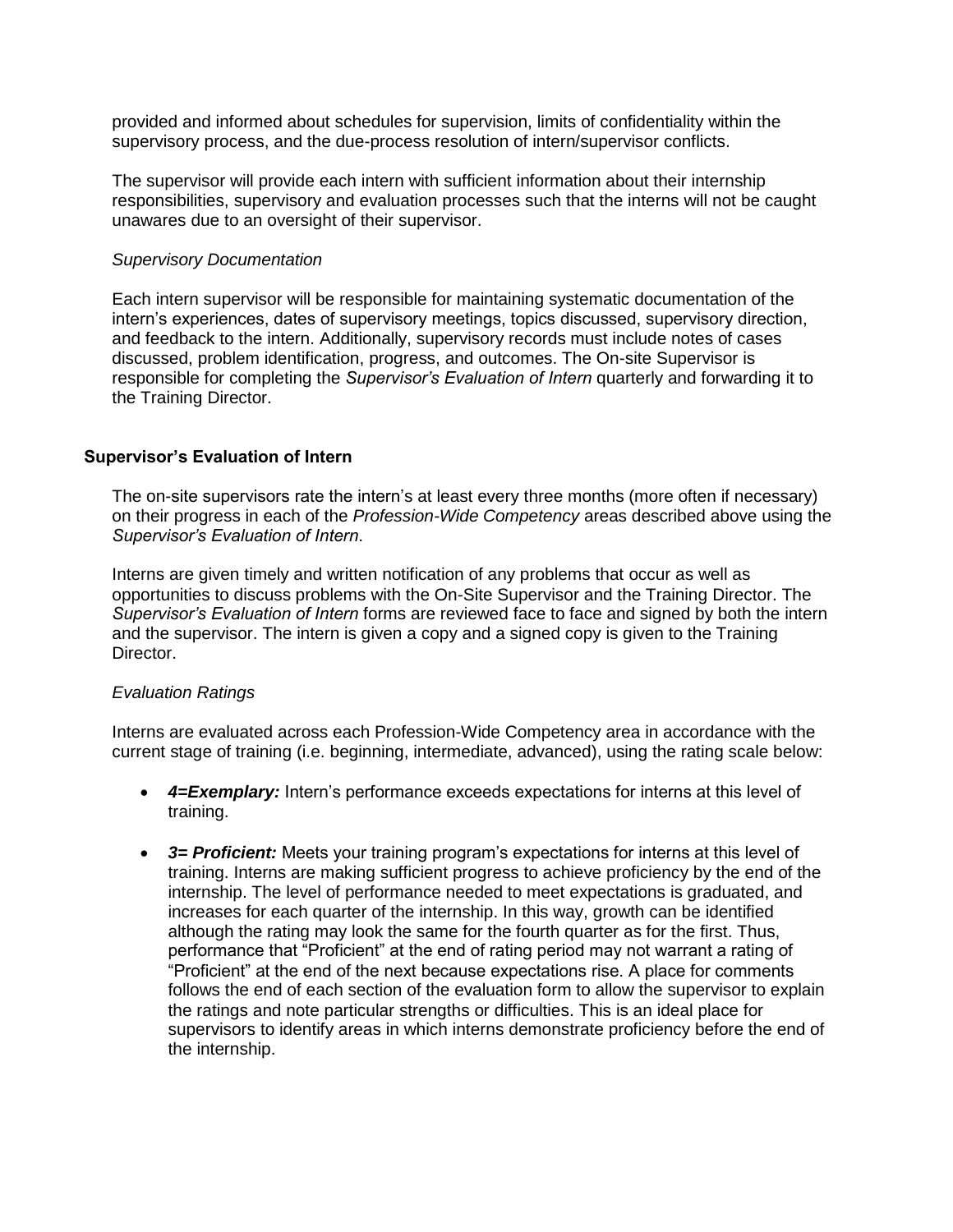- *2= Below Proficient:* Not yet meeting your training program's expectations for interns at this level of training. May require additional training, supervision, and/or further practice to meet expectations. Supervisors who give this rating may choose to develop a formal *Remediation Plan*, but one is not required.
- *1= Inadequate:* Performance is significantly below your training program's expectations for intern's *entry* into this level of training. Supervisors who give this rating will develop a *Remediation Plan.* Several such ratings could lead to being placed on *Probationary Status with a Remediation Plan*.

**Successful completion of the internship program requires that the intern obtain an average score of 3 or better by the last quarter within each of the Profession-Wide Competency areas: Research; Ethical and Legal Standards; Individual and Cultural Diversity; Professional Values, Attitudes, & Behaviors; Communication and Interpersonal Skills; Assessment; Interventions; Supervision; and Consultation and Interprofessional/Interdisciplinary Skills.** In the event that earlier evaluations indicate deficiencies in meeting this criterion, a specific, written plan for remediation will be prepared.

The Internship Training Director is responsible for creating the formal, written mid-year and final intern evaluations. The mid-year and final evaluations are completed in collaboration with the Site Supervisor(s) and are based, in part, on the quarterly evaluations completed by the Site Supervisor(s). The formal, written mid-year and final intern evaluations are reviewed with the intern and copy is submitted to the intern's graduate training program.

#### **Intern's Evaluation of Supervisor**

Each intern completes a parallel rating form for his/her supervisor and the internship after discussion of the quarterly ratings provided by the supervisor. These are returned to the Training Director and this information is taken into account in evaluating the functioning of the Internship program. Significant concerns about supervision within a specific program area or with a specific supervisor would be addressed to the relevant staff on an individual basis by the Training Director.

The intern is also encouraged to discuss any issues and concerns with the Individual Site Supervisors or the Training Director as the emerge. An attempt will be made to negotiate and work out differences and conflicts so that the intern can focus on learning and developing proficiency as a professional psychologist.

#### **INTERNSHIP SITES AND CLINICAL ROTATIONS**

Our Doctoral Internship is one program, but with multiple placement sites in the greater Raleigh, NC area. Interns typically participate in 2 - 4 different placements during the year, giving them an opportunity to vary their clinical experiences. They work in institutional settings of varying degrees of security (i.e., minimum, medium, and close). An intern will spend four full days a week at clinical placements. Throughout the year, the fifth day of each week (currently scheduled for Wednesdays) is reserved for professional development, report writing, formal didactic training, and group supervision (as described above). The following site descriptions are for the sites expected to be available for the 2019-2020 training year. Some of the listed locations may become unavailable, while others may be added. Any changes that occur are due to supervisor hiring and availability.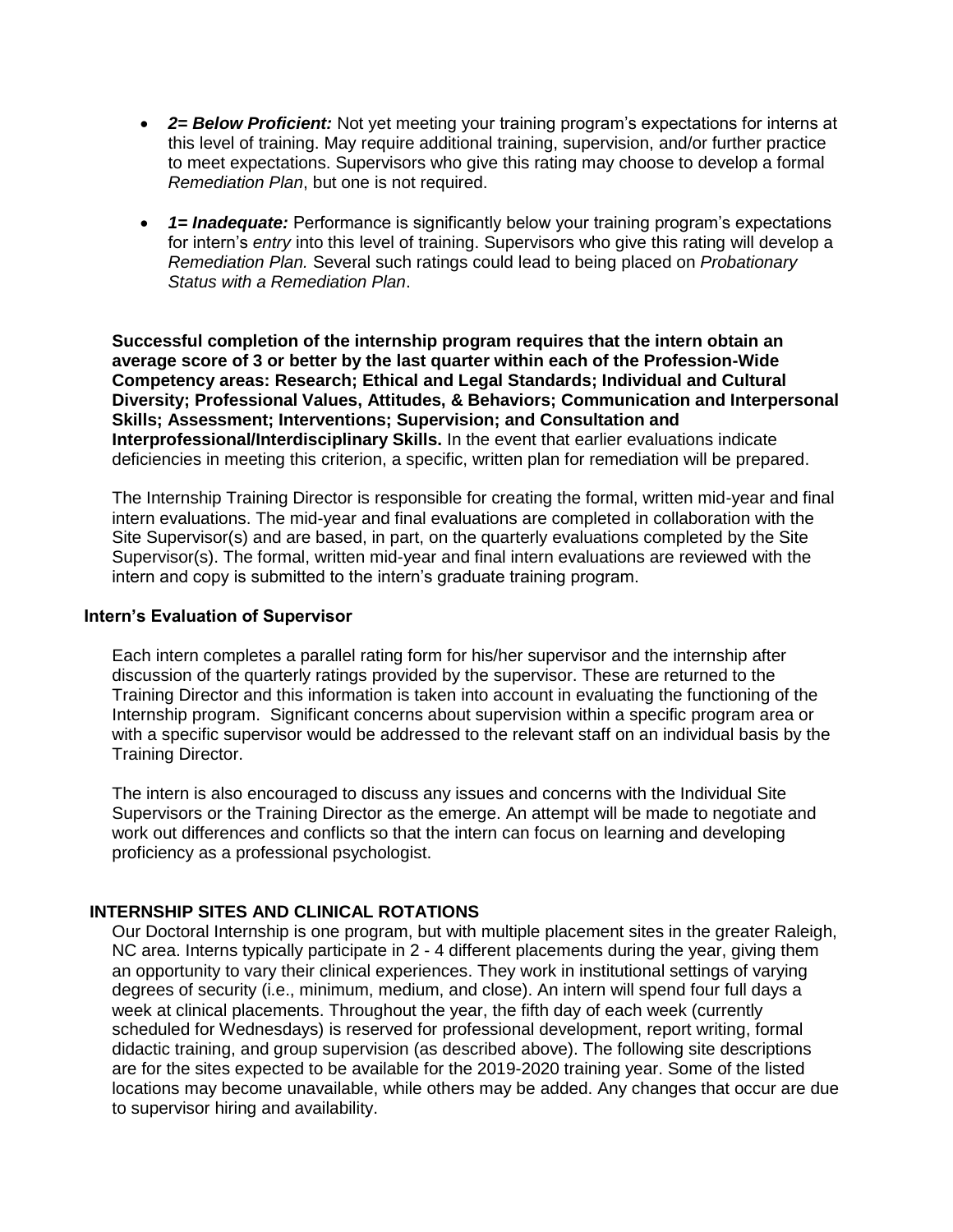## Central Prison (CP)

Built in 1884, Central Prison is the oldest prison in North Carolina. It is a maximum security facility that houses approximately 800 inmates. The facility is broken up into 5 separate units that each house a unique population (Death Row, Restrictive Housing, Pre-Trial Detainees, Assessment/Diagnostic Center, and General Population). The mental health department is responsible for maintaining the wide diversity of mental health services that is offered to these populations. In addition to individual therapy and assessment the mental health department runs over 20 weekly structured psycho-educational groups that include art therapy, mindfulness, chess, creative writing, and drama.

Attached to the prison is the newly opened Central Prison Healthcare Complex (CPHC). The CPHC is the main hub for the entire department to address both the intensive medical and mental health needs of the entire correctional population of North Carolina. CPHC is divided up into two separate facilities which are the Regional Medical Center and the Inpatient Mental Health Facility. The Regional Medical Center holds a capacity for 122 beds and is designed to meet the community standards in terms of a broad range of medical needs for this population and includes an Urgent Care, Dental, Physical Therapy, and Oncology. The Inpatient Mental Health Center has a bed capacity of 212 beds and is designed to address the severe mental health needs of this population. Built around an treatment team model the facility offers a wide range of psychopharmacology, rehabilitation groups, assessment, intensive individual therapy, and aftercare planning.

Site Supervisor(s)\*: Marcia Brumbaugh, Ph.D. Jessica Diket, Psy.D. Patricia Hahn, Ph.D.

\*Site Supervisors may be subject to change according to staffing assignment and employment.

#### North Carolina Correctional Institute for Women (NCCIW)

The North Carolina Correctional Institution for Women (NCCIW) is the state's primary correctional facility for women. NCCIW houses over 1,600 female inmates of all custody levels and control statuses including death row, maximum, close, medium, minimum and safekeepers (pre-trial detainees). It houses the largest inmate population in the state and serves as the support facility for the state's other female prisons. The campus-style facility sits on 30 acres of a 190-acre tract of state land in southeast Raleigh.

The prison originally served as a road camp for male inmates who worked on highway projects. However, the NCCIW has housed female inmates exclusively since the 1930s. In 1942, Mrs. Edna B. Strickland was named Superintendent and became North Carolina's first female prison Superintendent. In 1996, the Superintendent's position was elevated to that of Warden and Carol Caldwell became the first female Warden in the state's history.

In 1986, an aggressive construction and renovation plan for NCCIW began with the funding for a 28-bed infirmary and outpatient medical services building. Over the next seven years, lawmakers funded approximately \$25 million to replace or renovate deteriorated buildings and to accommodate offender population growth. Behavioral Health is located within NCCIW's Medical Complex, a 101,000 square foot, three-floor facility which opened in 2012. The Medical Complex employs over 300 full-time staff that assist in providing ambulatory care, long-term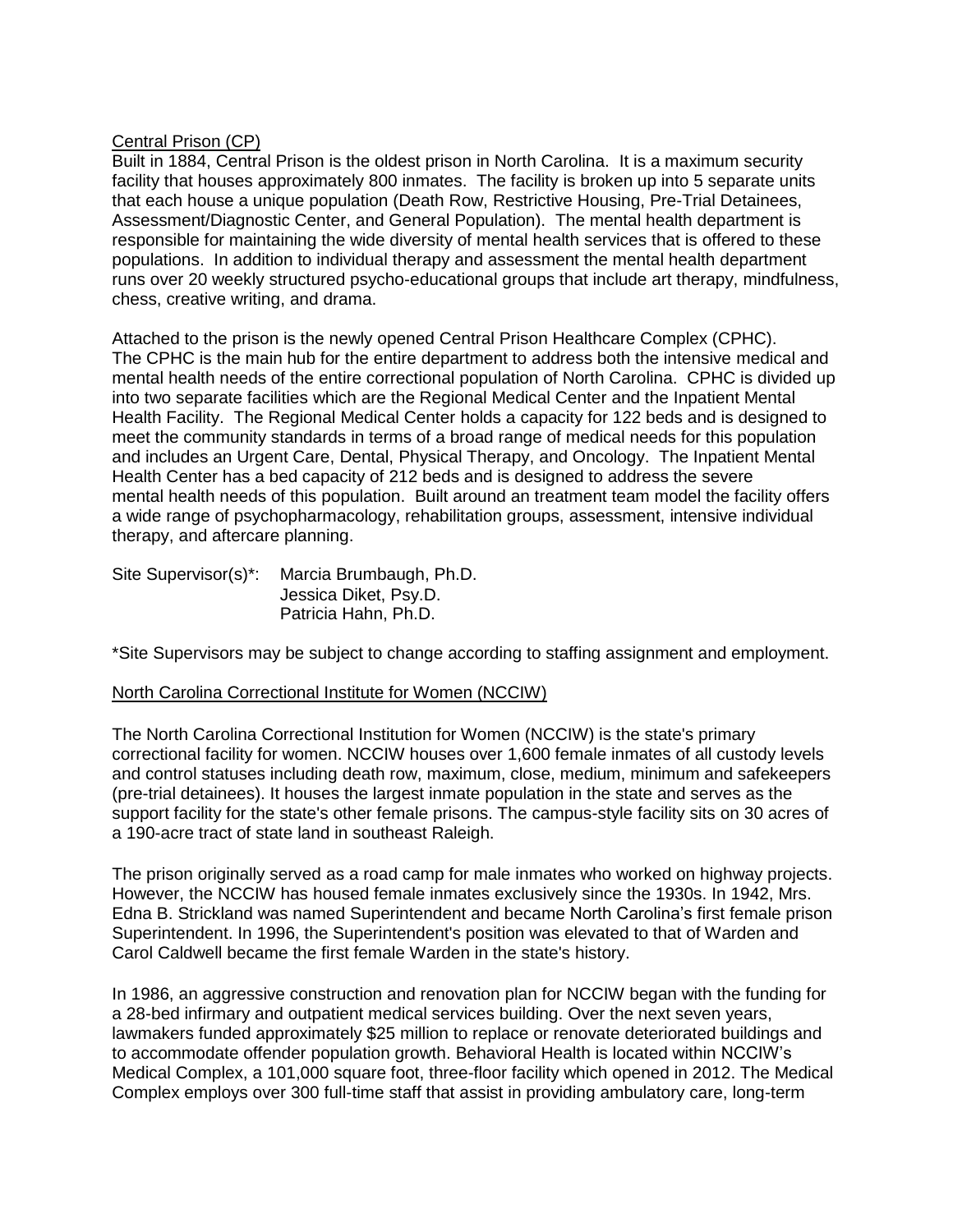care, and behavioral care for the female offender population. The complex has 150 dedicated patient beds (39 inpatient medical, 70 behavioral/mental health, 42 assisted living). Urgent care, disease clinics, dentistry, dietary, physical therapy, podiatry, optometry, and OBGYN are just a handful of the many health services available on-site.

From mental health aftercare planning to acute inpatient services, the Behavioral Health department at NCCIW provides a wide range of services. On average, over half the offender population is engaged in some type of mental health treatment. Outpatient services include crisis intervention, as well as individual and group psychotherapy. Self-esteem, art therapy, medication non-compliance, and stress management are a few of the outpatient groups offered. The popular Day Treatment Program is in the process of being restarted. The Medical Complex also houses a Residential program, as well as the newly opened Therapeutic Diversion Unit which serves offenders with co-occurring mental illness and behavior management problems. The second floor of the Medical Complex houses the 24-bed Acute and Chronic mental health inpatient units for offenders in need of intensive mental health treatment and stabilization. In conjunction with NCCIW's Diagnostic Center, behavioral health providers also conduct mental health screenings, assessments and testing for new and returning offenders who may require Behavioral Health services.

Site Supervisor(s)\*: Heidi Hawkins, Ph.D. Stephanie Mannino, Psy.D.

\*Site Supervisors may be subject to change according to staffing assignment and employment.

# **TRAINING RESOURCES**

NC DAC has a wide range of training resources that are available to meet the needs of interns. We have a wealth of printed educational information and video tapes pertinent to issues common to the various populations that are treated. Interns have access to computer facilities for scoring psychological tests and report writing. Time off for relevant training may be granted by the intern's Site Supervisor. Clerical staff assists with scheduling and also provides other support functions. Interns have office and computer access with e-mail and internet services.

#### **INTERNSHIP ELIGIBILITY**

1. Three years or more of pre-internship training in a regionally or nationally accredited doctoral program in psychology.

2. Completion of at least 1,000 practicum hours

3. Advancement to candidacy for doctoral degree (i.e., completion of Comprehensive exams, completion of all doctoral program course requirements).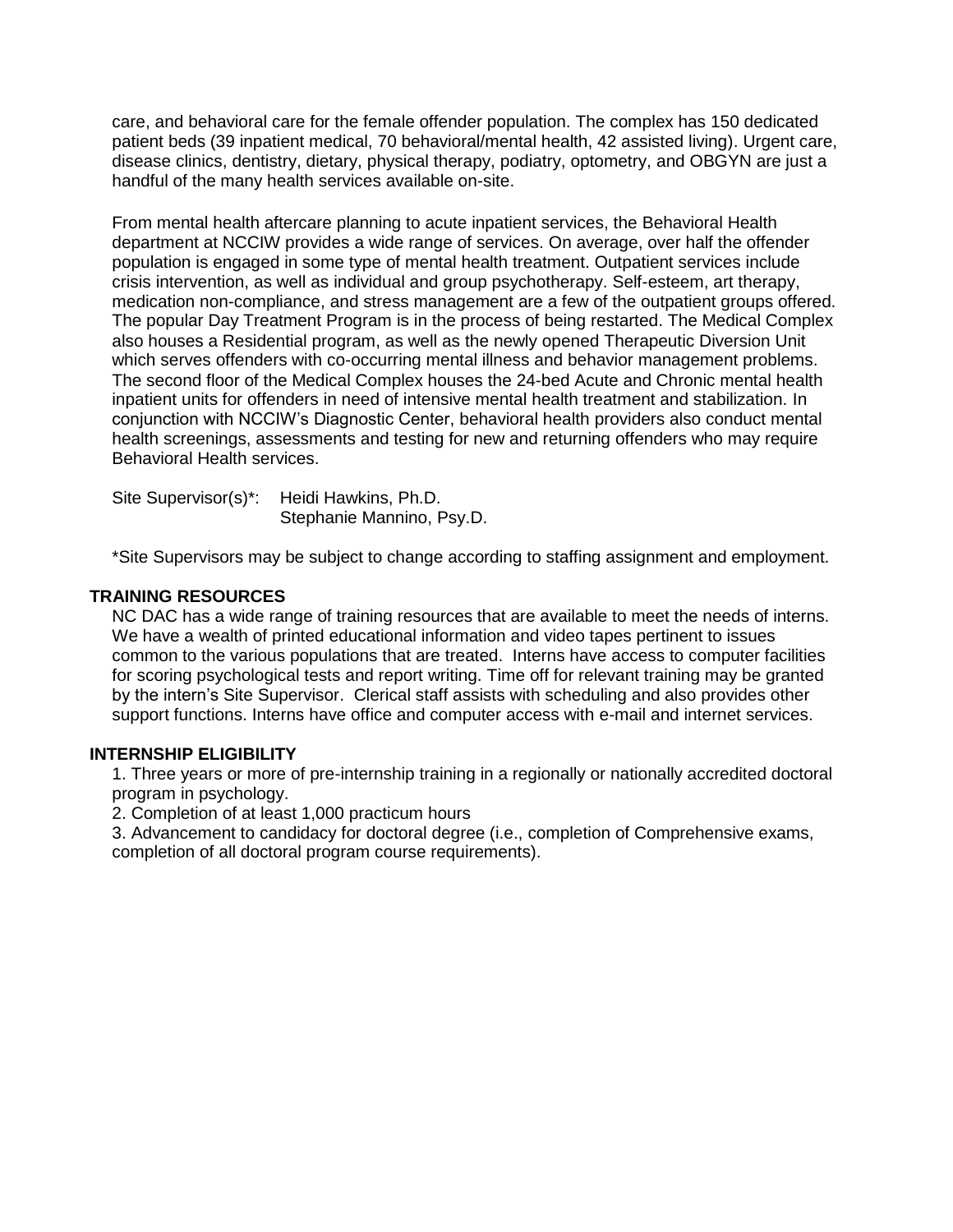# **PAY AND BENEFITS**

□□\$28,662 annual stipend, paid biweekly □□State holidays □□18 days of leave

Interns with the North Carolina Department of Public Safety, Adult Corrections, Behavioral Health Services are contractual employees with the state of North Carolina. Each intern is under a contract with the North Carolina Office of State Human Resources Temporary Solutions section. Temporary Solutions manages the pay and official employment functions as it relates to the intern's placement in our internship program. Each of these contracts is generated in accordance with the expectation of a full-time 12-month internship training schedule. Interns meet with a representative of Temporary Solutions on the first day of internship and are assisted through the process of completing relevant forms (e.g. I-9, Direct Deposit, etc).

The pay schedule for interns is biweekly and is set by Temporary Solutions. The most current information can be found on their website: [https://oshr.nc.gov/work-for-nc/temporary-solutions.](https://oshr.nc.gov/work-for-nc/temporary-solutions) Interns must submit timesheets in order to receive pay. Timesheets submitted "late" will result in a delay in the biweekly payroll process, but will not result in a reduction in pay (please consult the pay schedule on the Temporary Solutions website for timeframes).

#### *Intern Benefits*

Interns are not eligible for the same benefits as fulltime state employees. They do not accrue years-of-experience toward state retirement, are not eligible for retirement accounts or the state pension plan, and are not provided the same Health Insurance coverage as state employees.

A specific Health Insurance plan is made available to all temporary employees of the state at a reduced cost. Current information regarding Health Insurance can be obtained through Temporary Solutions: [https://oshr.nc.gov/work-for-nc/temporary-solutions/temporary-solutions](https://oshr.nc.gov/work-for-nc/temporary-solutions/temporary-solutions-forms-and-guides)[forms-and-guides](https://oshr.nc.gov/work-for-nc/temporary-solutions/temporary-solutions-forms-and-guides)

#### *Work Hours and Leave*

Each intern is expected to complete a fulltime 12-month internship experience corresponding to an approximate 2,000 hour training year. This means that the expected schedule for each intern includes a 40-hour work week for 52 consecutive weeks. Our internship program does not allow interns to work on-site during state holidays as the immediate availability of supervisors is limited on those days. The state typically has 12 holidays per year. The holiday schedule can be reviewed at:<https://oshr.nc.gov/state-employee-resources/benefits/leave/holidays>

Each intern has up to 4 hours per week for research/professional development activities built into the internship schedule each Wednesday after the intern has completed 2 hours of group supervision and 2 hours of didactic seminar trainings; it is suggested that interns use this time to schedule any off-site appointments they may require (e.g. medical appointments) to limit the impact on their clinical site rotations. Interns will have access to the electronic Medical Record on Wednesday afternoons as well and can complete any outstanding clinical documentation as we do not allow interns to write clinical notes or reports outside the confines of our facilities. Interns are also allowed up to 18 days of leave during the internship year for a total allotment of 240 hours of leave/holidays (12 holidays and 18 days leave) and up to 208 hours of research/professional development time (up to 4 hours per week on Wednesdays).